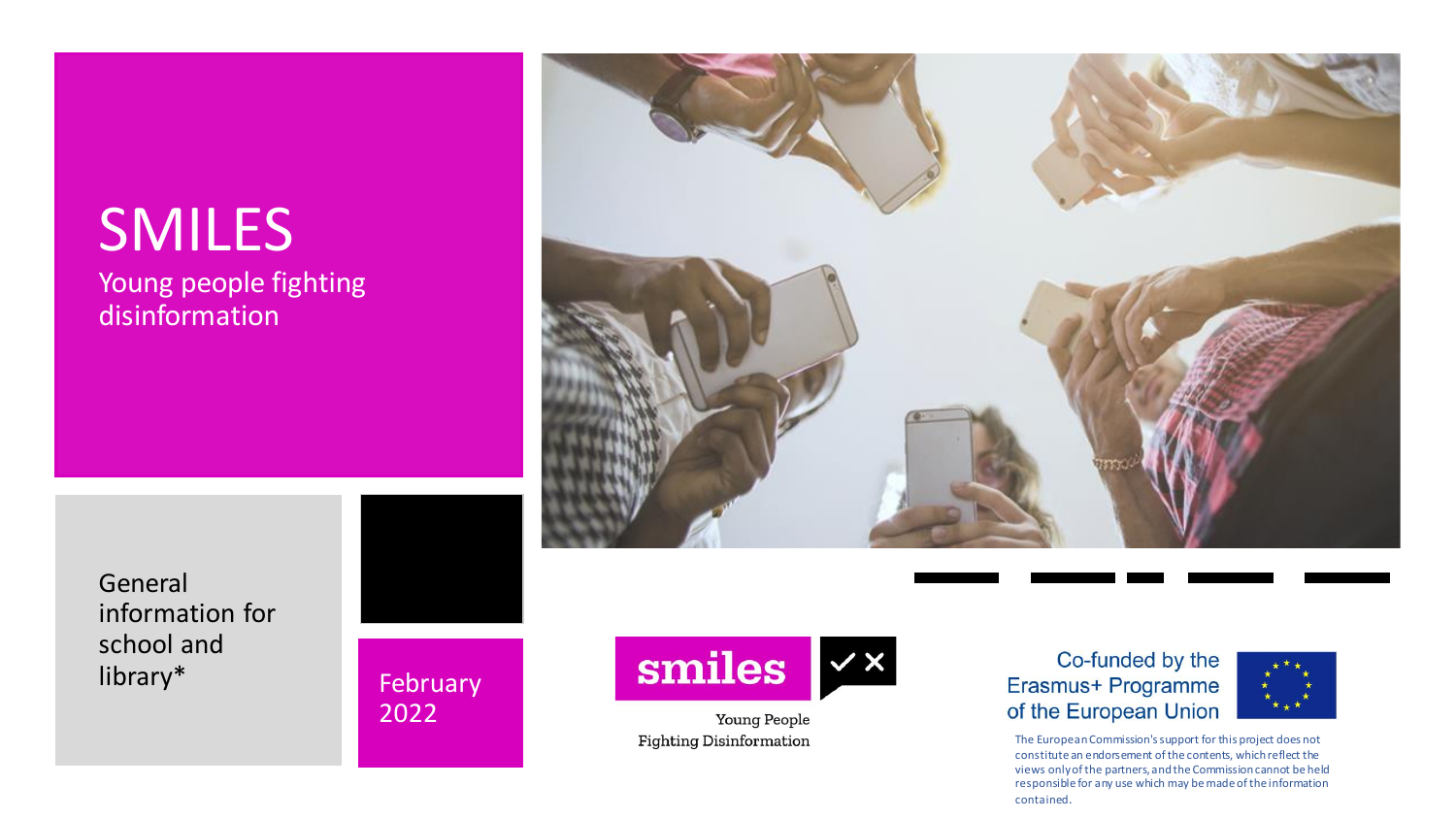## About SMILES

- Innovative MethodS for Media & Information Literacy Education involving Schools and LibrerieS
- International project with partners from Spain, Belgium and the **Netherlands**
- Target group: 12-15 year olds
- Through education: vmbo, havo, vwo
- Duration: 2021-2023
- Goal: to develop new methods for digital literacy around young people and disinformation
- Partners in the Netherlands: The Hague University of Applied Sciences, Sound and Vision and KB, National Library

smile:

**Fighting Disinformation** 

- Partners in Spain: Fundación Platoniq / Goteo
- Partners in Belgium: Media and Learning Association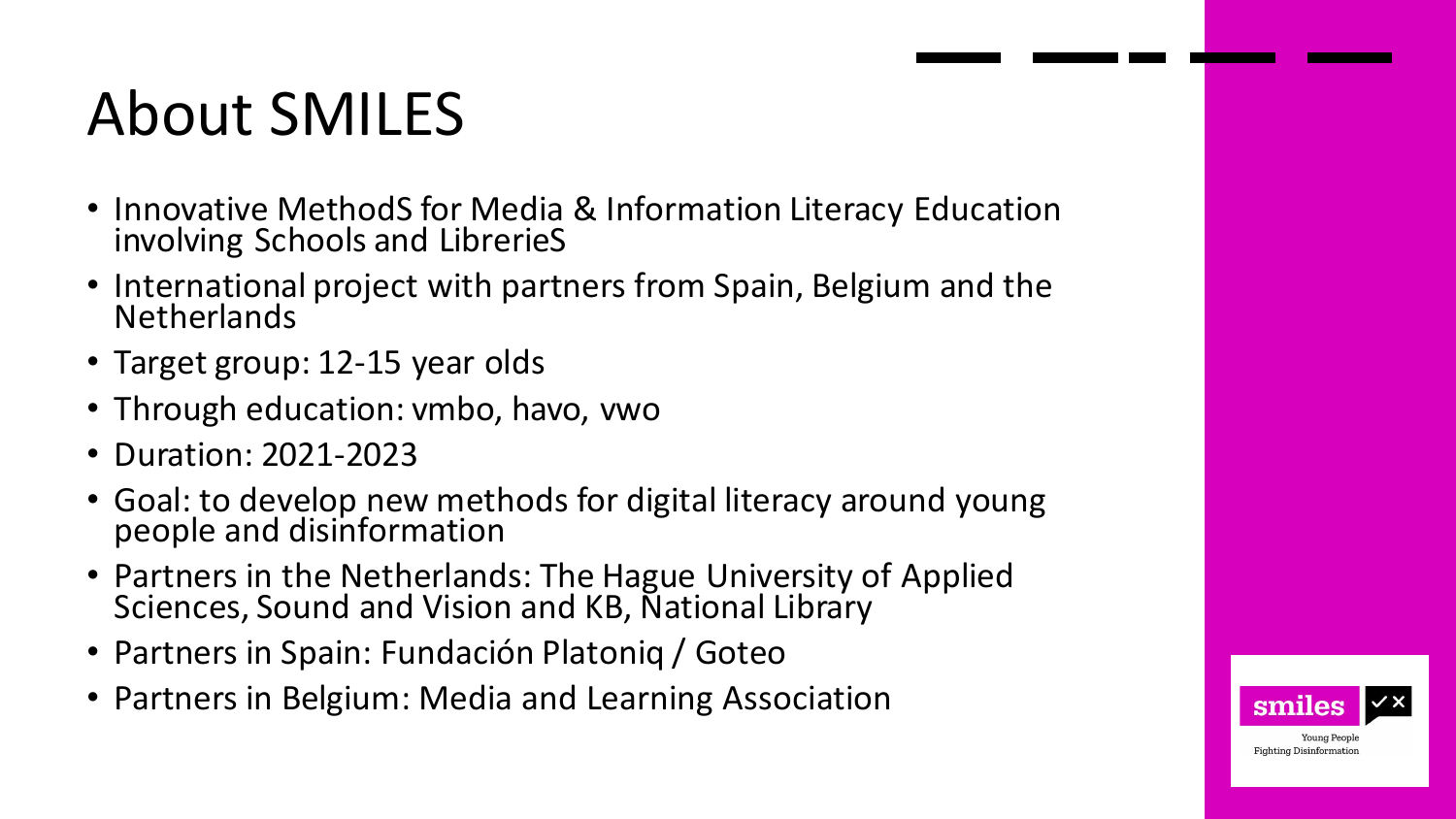# Phases of SMILES

#### Phase 1: research into the state of affairs and educational offer

- More insight into the creation of news and disinformation
- Attention to sufficient technical knowledge
- Positive approach, don't judge unwise behavior
- Limit teacher workload
- Part of curriculum

#### Phase 2: workshops:

- Development of workshops in own language
- Recruitment 10 teachers & 10 librarians: registration until 15 May 2022
- Train-the-trainer workshops: September
- Conducting workshops 200 students per country: October and November
- monitoring

Phase 3: impact measurement

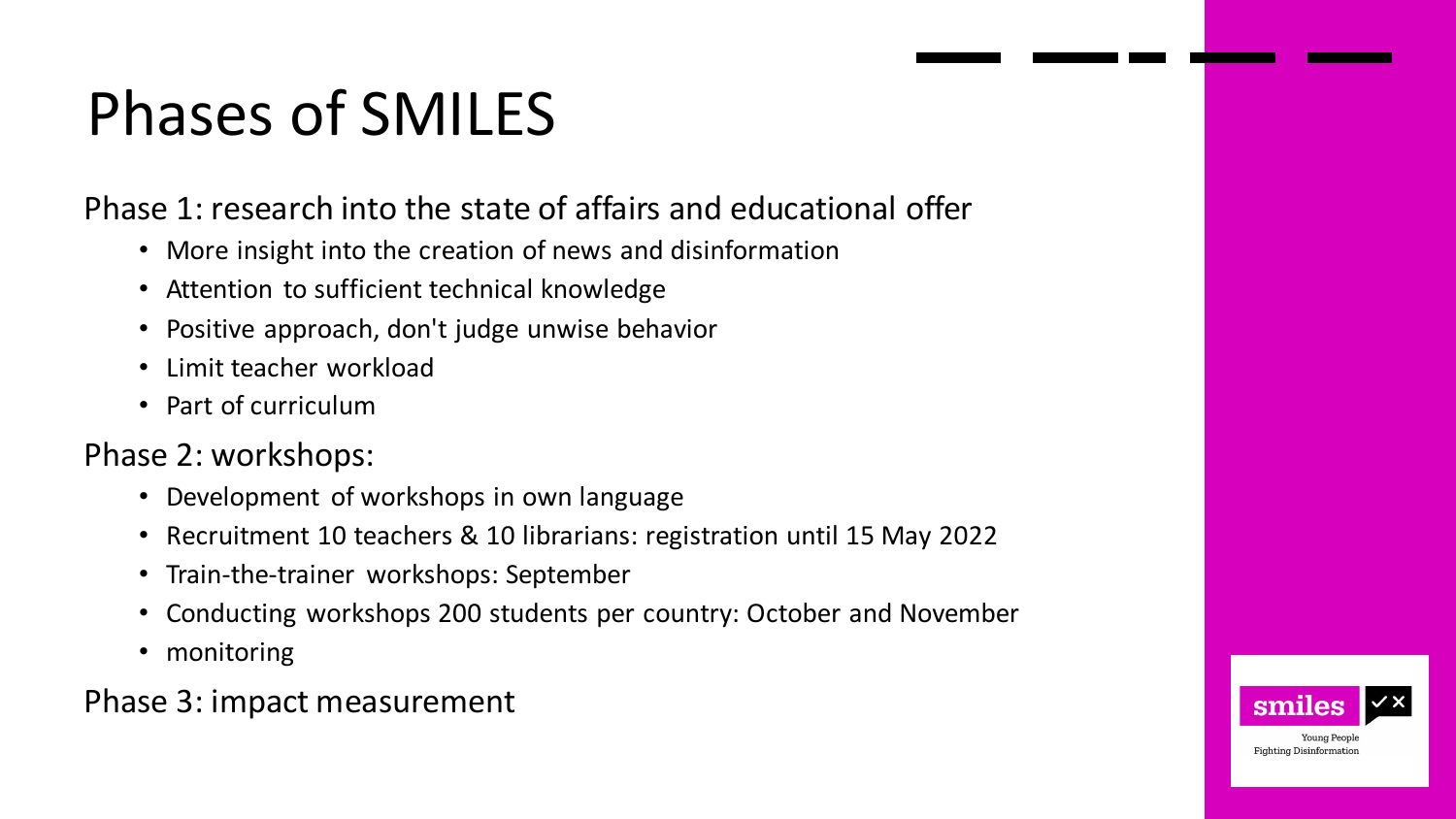#### Workshops in 5 modules

- A. What is disinformation?
- B. How do you recognize and fight disinformation and fake news?
- C. Which techniques are used?
- D. How are disinformation and fake news spread?
- E. What is the impact of fake news on society?

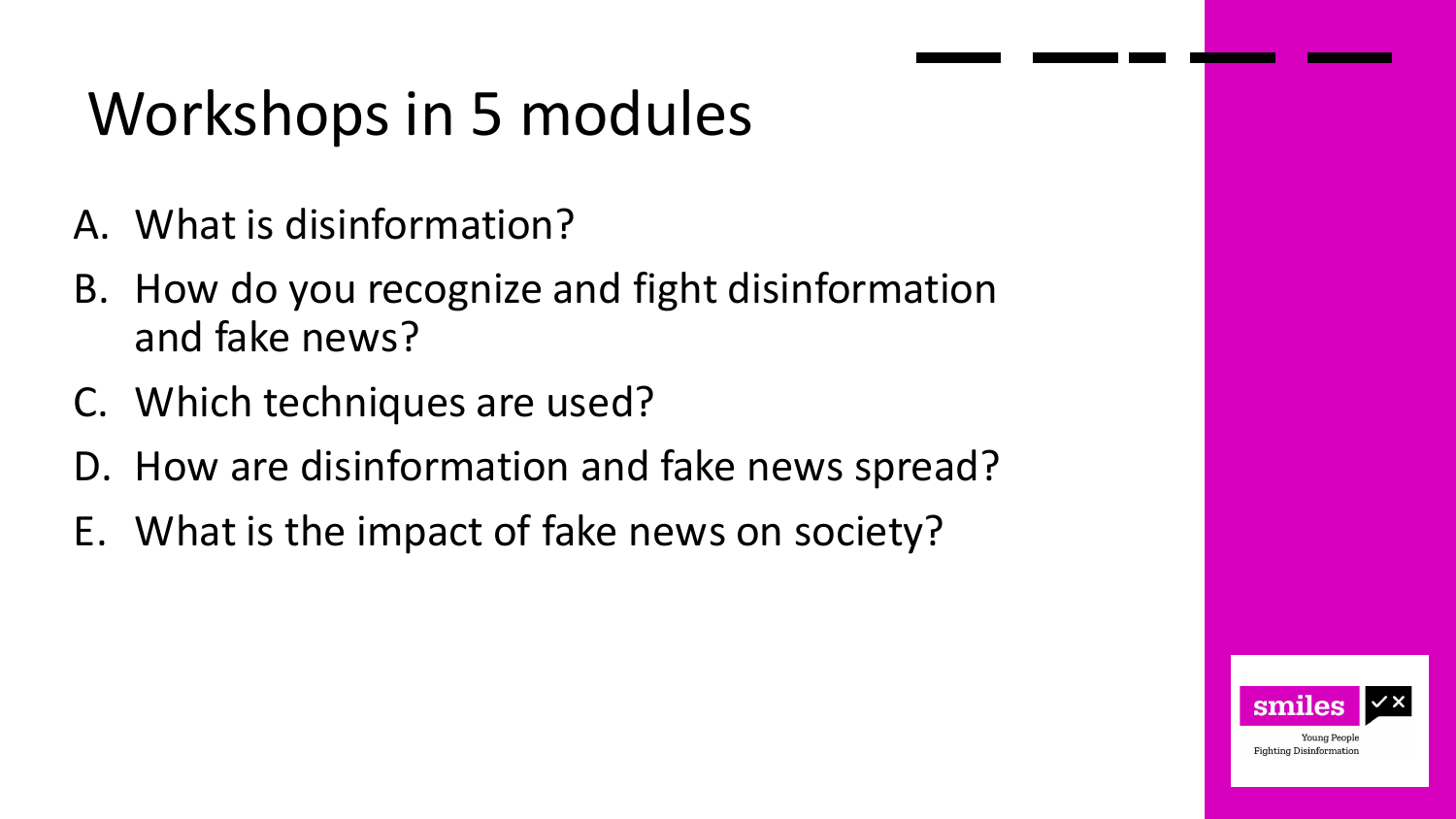#### Workshops: principles and learning objectives

- Combination of blended learning and active learning in non-formal education approach
- Attention to learning to recognize and distinguish between disinformation and reliable information
- Active learning from a positive approach using different working methods, media, games, discussion, etc.
- Attention for learning to debate, create and reflect as a group and individual

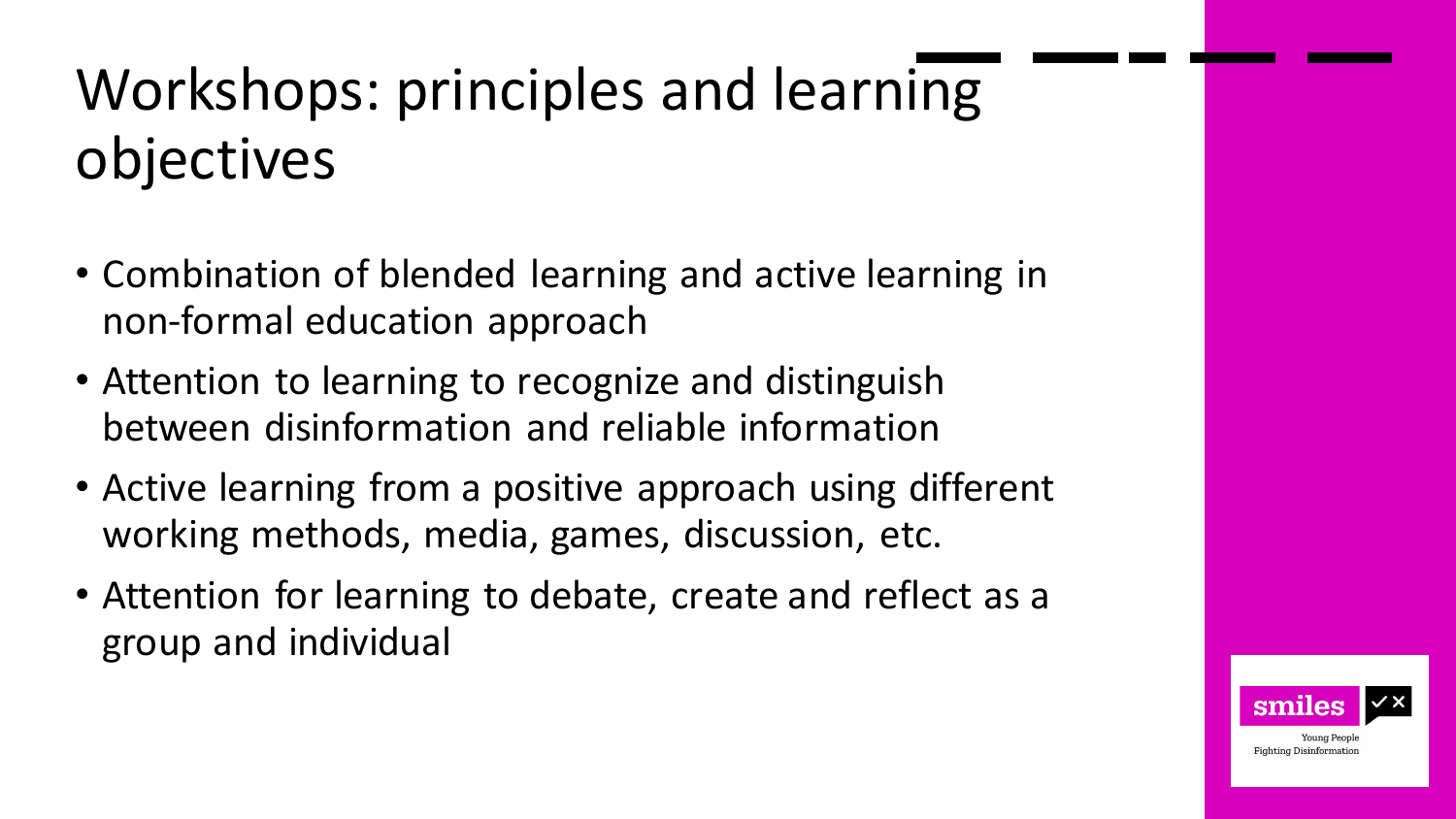## Workshops: principles and learning objectives

- Increasing the knowledge and skills of students in the areas of:
	- Digital literacy: information literacy and media literacy
	- Disinformation and fake news: recognizing, creating, disseminating and impacting it on society
	- Search strategies and technical applications
- Invites students to think for themselves about the use of social media and digital tools
- Reinforces the attitude of "stay critical, stay curious" in the students
- Suitable for multiple subjects in curriculum

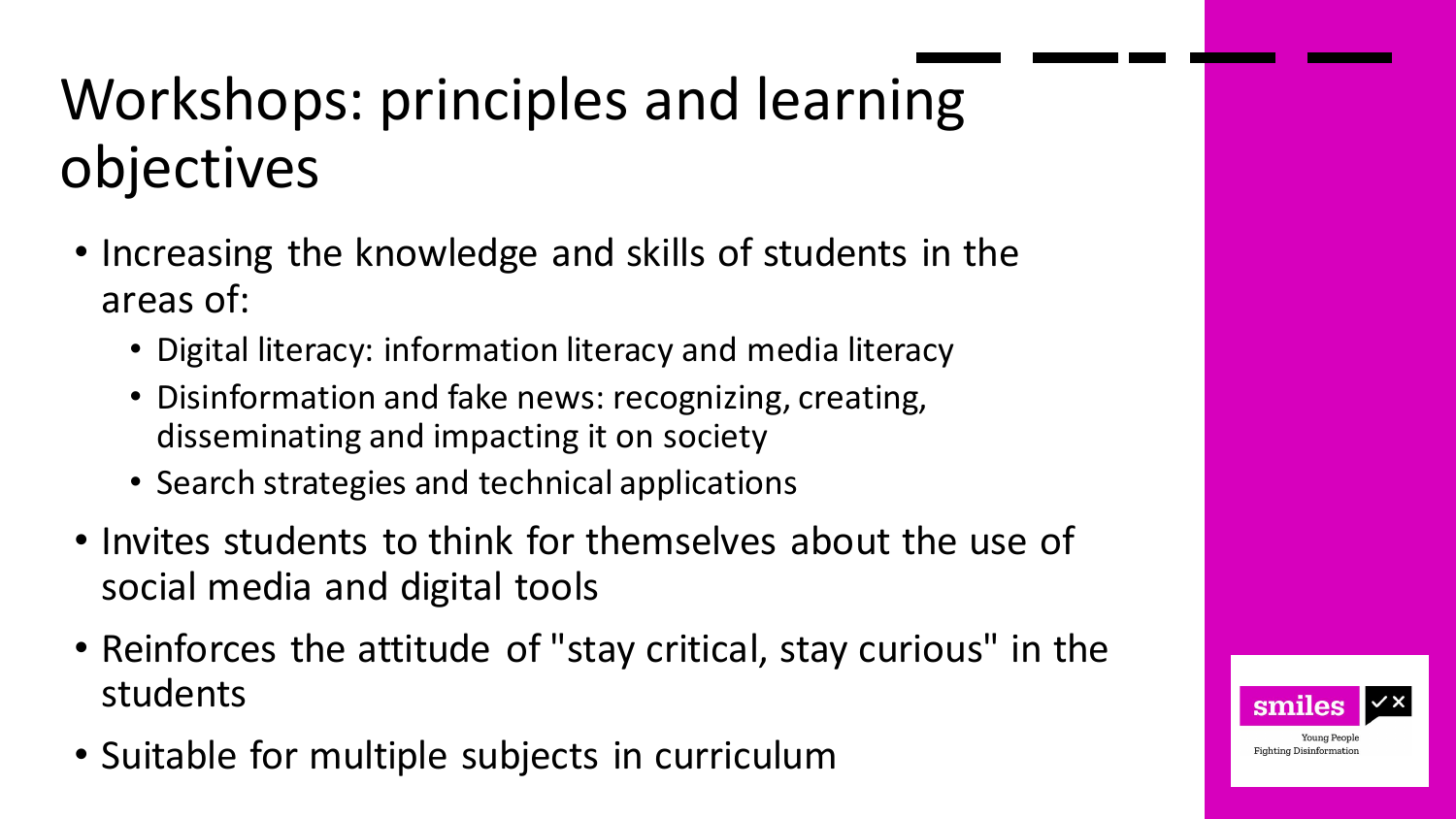## Workshops: implementation

- Per workshop: 45-60 minutes
- During project, all five modules are executed
- Target group: secondary education, 12-15 years
- Extra attention for vulnerable students
- Implementation in at least 5 schools x 2 groups of 20 pupils (200 pupils per country)

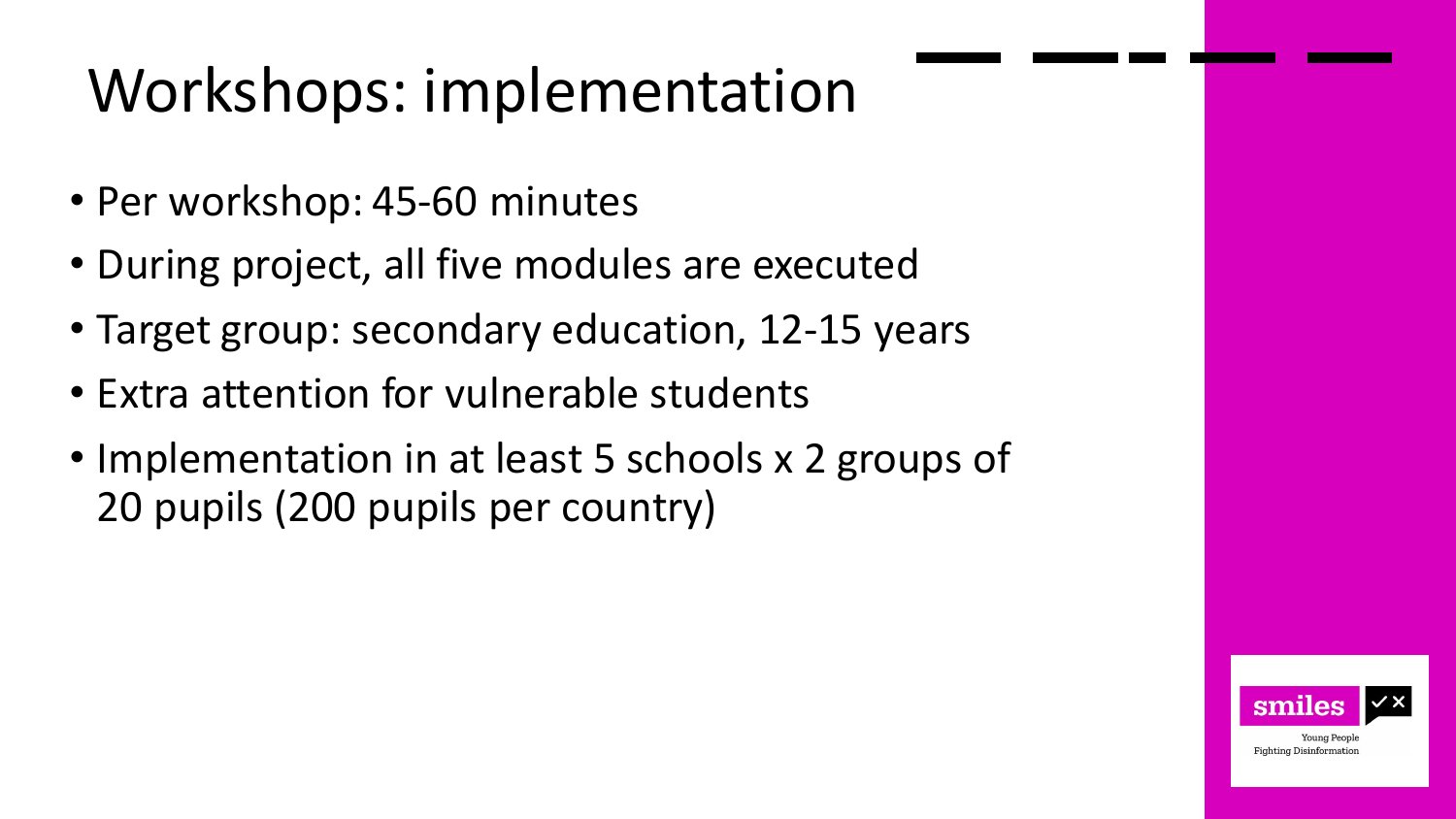#### Workshops: implementation

- Workshops take place in October-November
- Platform remains available for participants even after project
- Continue with the collaboration between school and library after project
- Students participate in impact measurement: before and after measurement

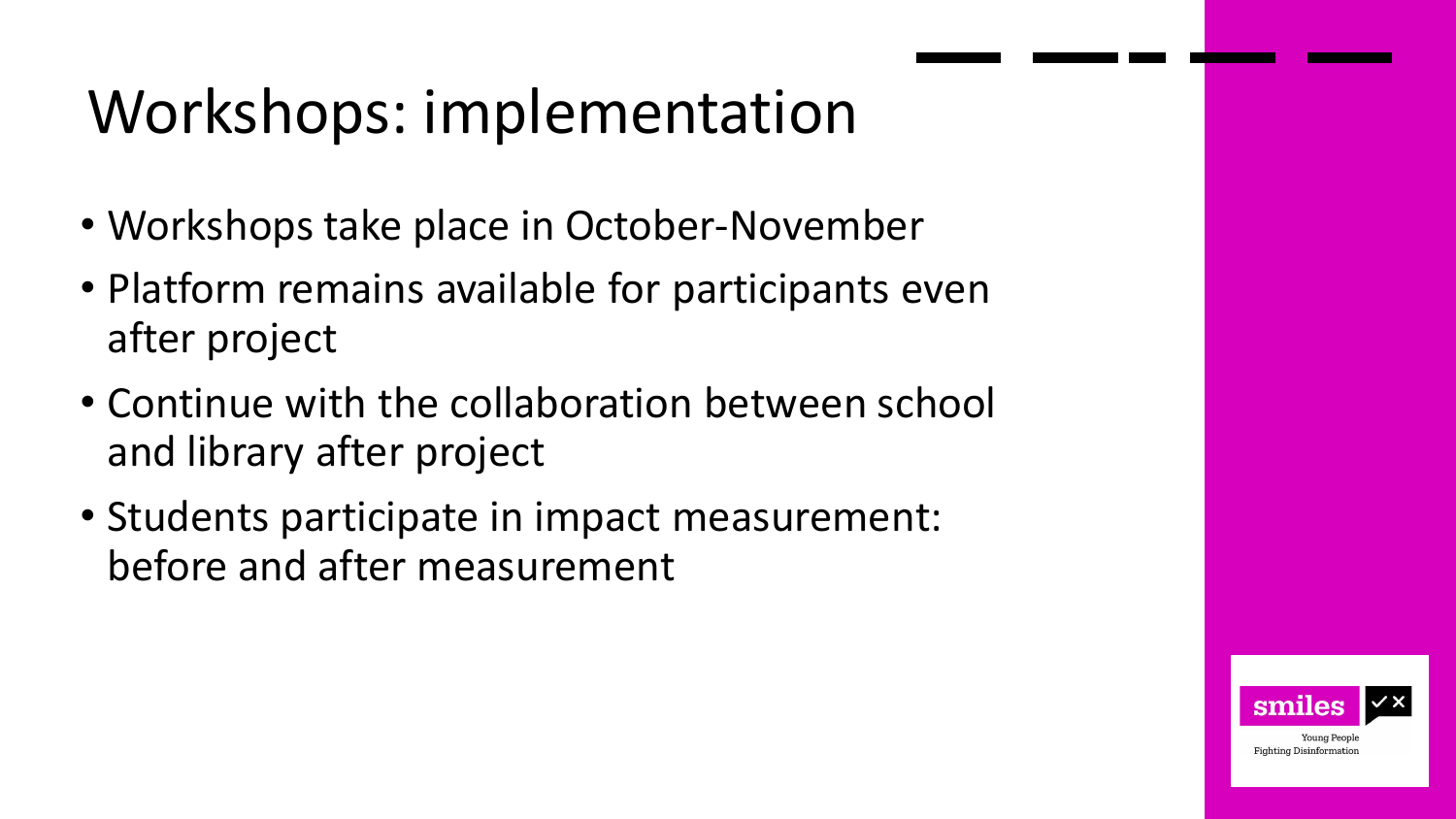#### Train the trainer: content

- information about disinformation and the impact of disinformation on one's life and society
- Content, structure and learning strategies of the workshops
- Instruction on how to use the platform, manual and toolkit
- Implementation of the workshops and embedding in the curriculum
- Applied teaching methods, media, games, assignments
- Impact meeting for the workshop givers and for students
- Networking for all workshop providers

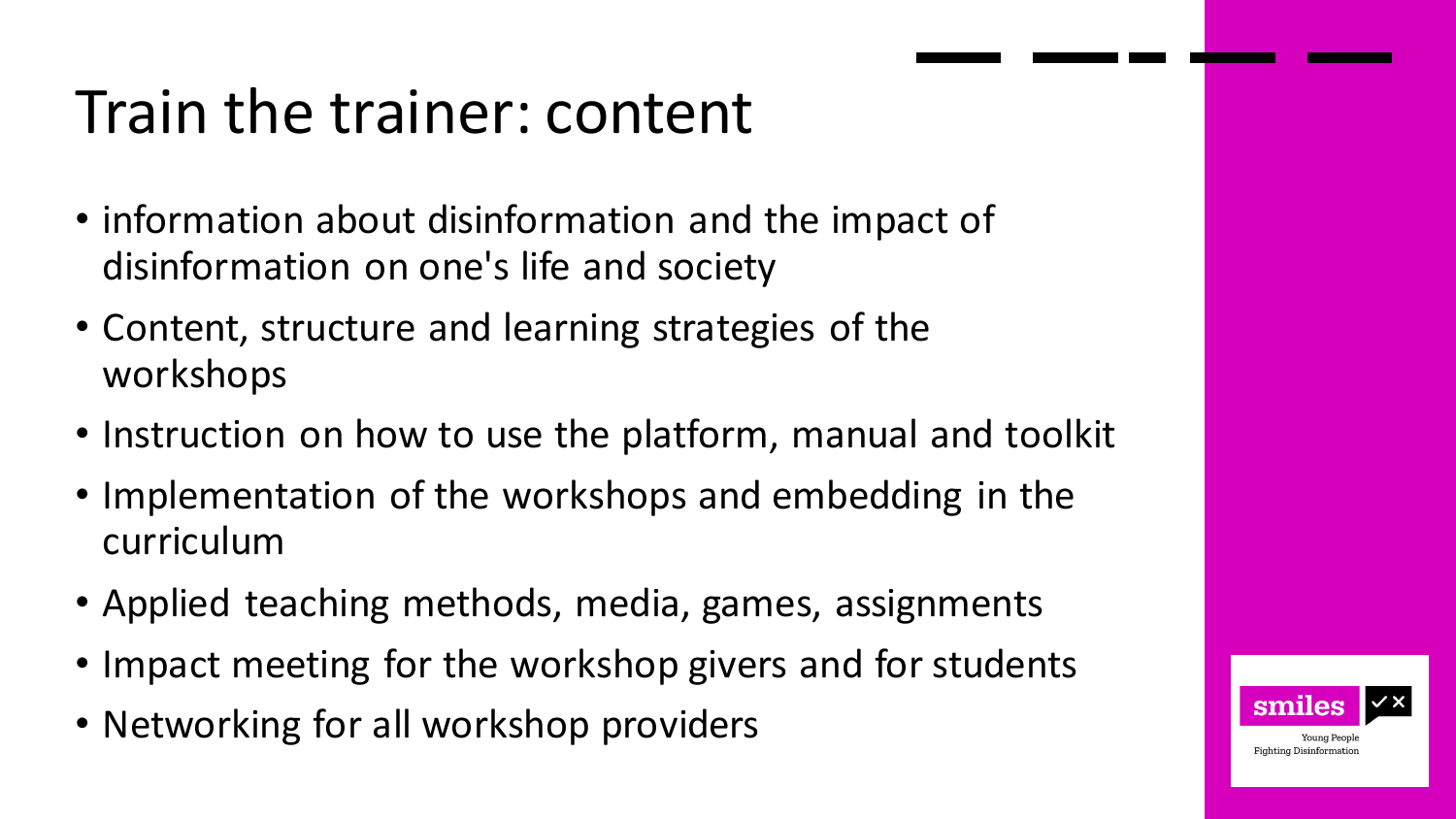#### Train the trainer: implementation

- Train the training for workshop providers: September 2022
- Training: 1 day on location
- Librarian and teacher form 1 team and are the workshop providers at the participating school
- Toolkit and manual for the workshop providers (open source)
- Material and platform are available for free to the participants
- Participation in impact measurement: before and after measurement

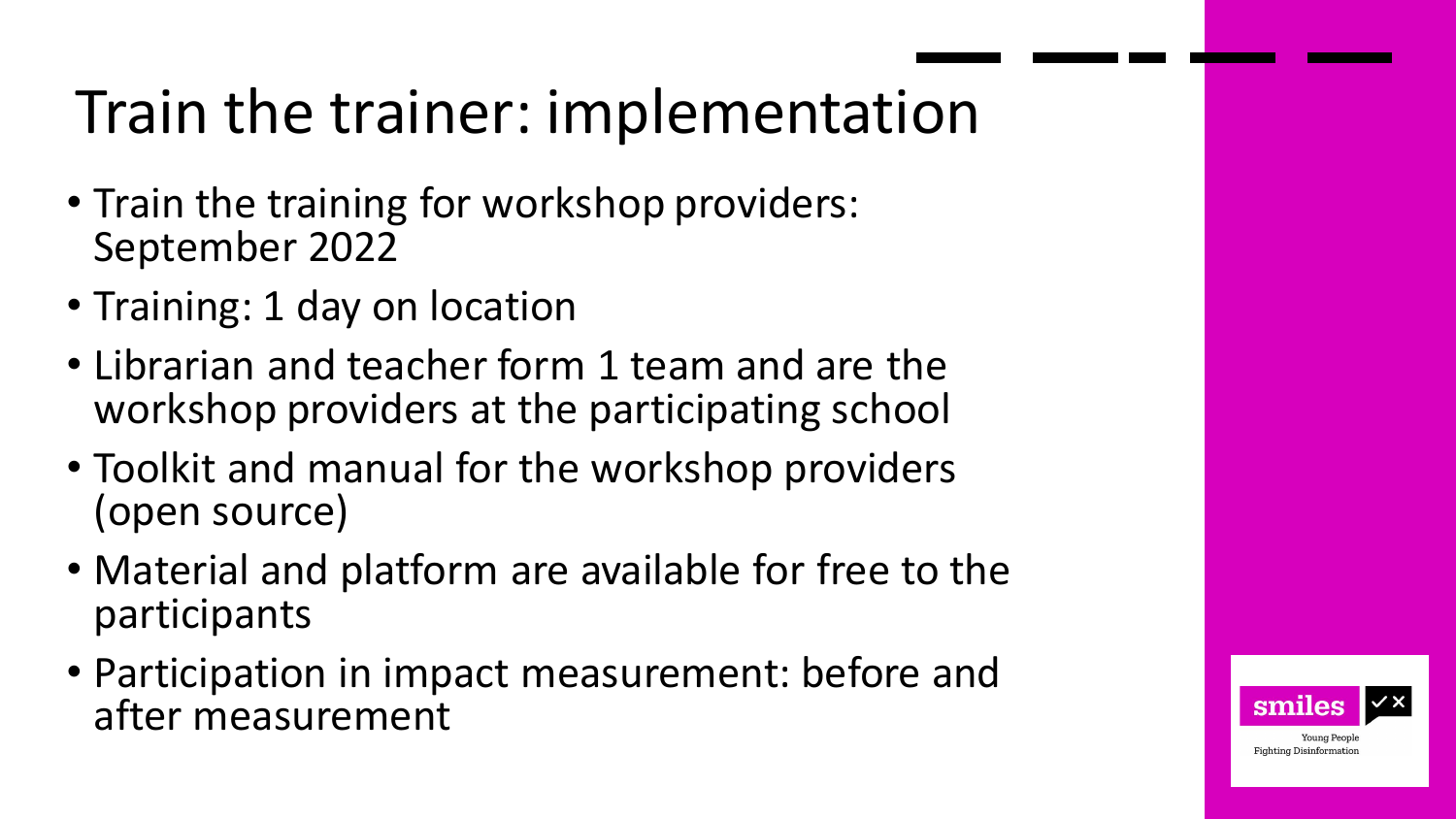## Preconditions

- School and library work together and have a demonstrable vision on digital literacy
- School and library delegate teacher/librarian and make time available for train-the-training participation
- Teacher & librarian are working in the school and library in school years 2021-2022 and 2022-2023
- Workshop providers have basic digital literacy skills, are motivated and willing to give the workshops to their students

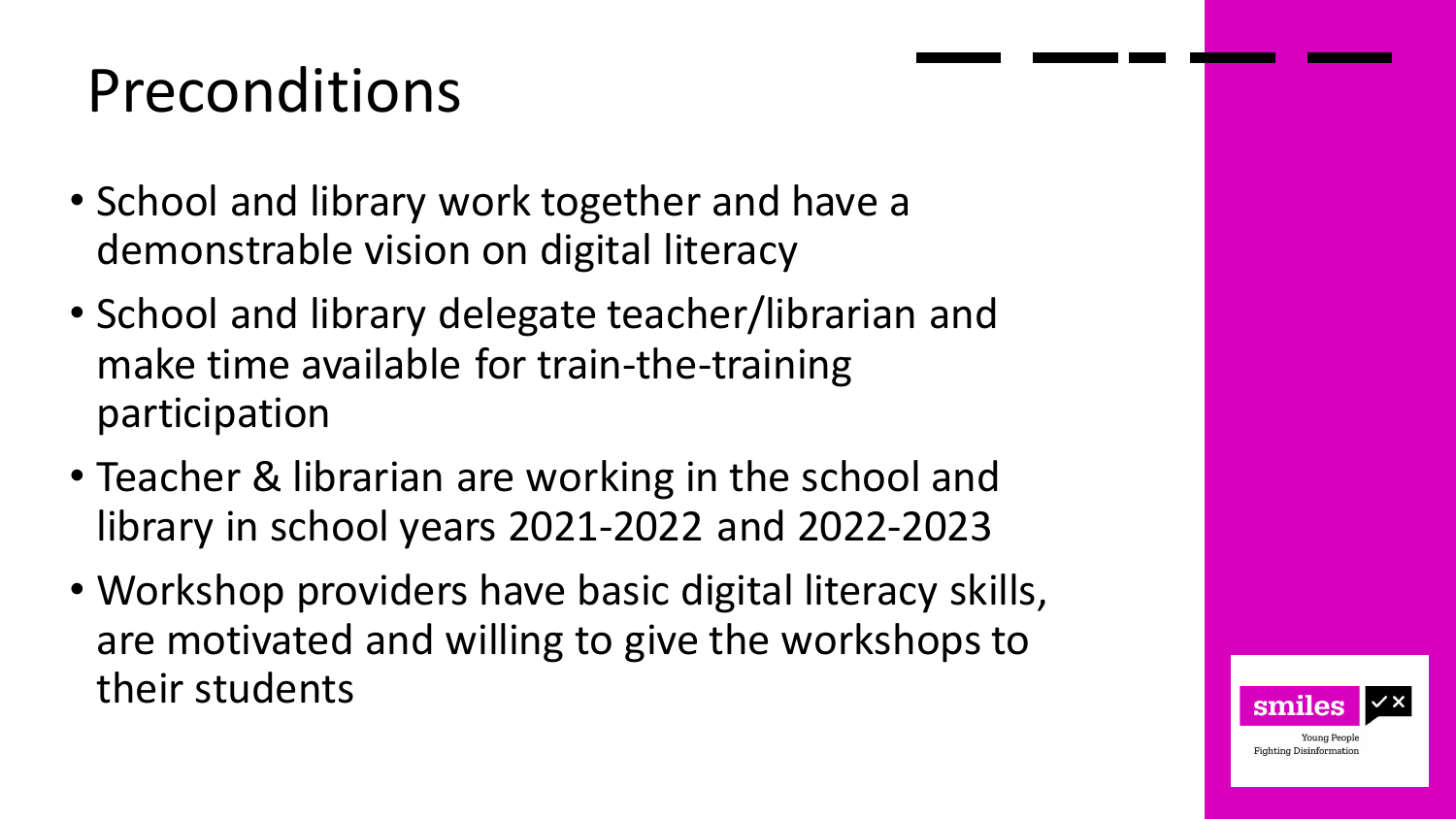## Preconditions

- Students, teachers and librarians participate in the impact measurement: 0 and 1 measurement.
- Consent of the parents of the participating students for the use of data from the impact meeting.
- School makes available:
	- necessary equipment with acces to the software used for workshops.
	- teaching time for implementation of the workshops.

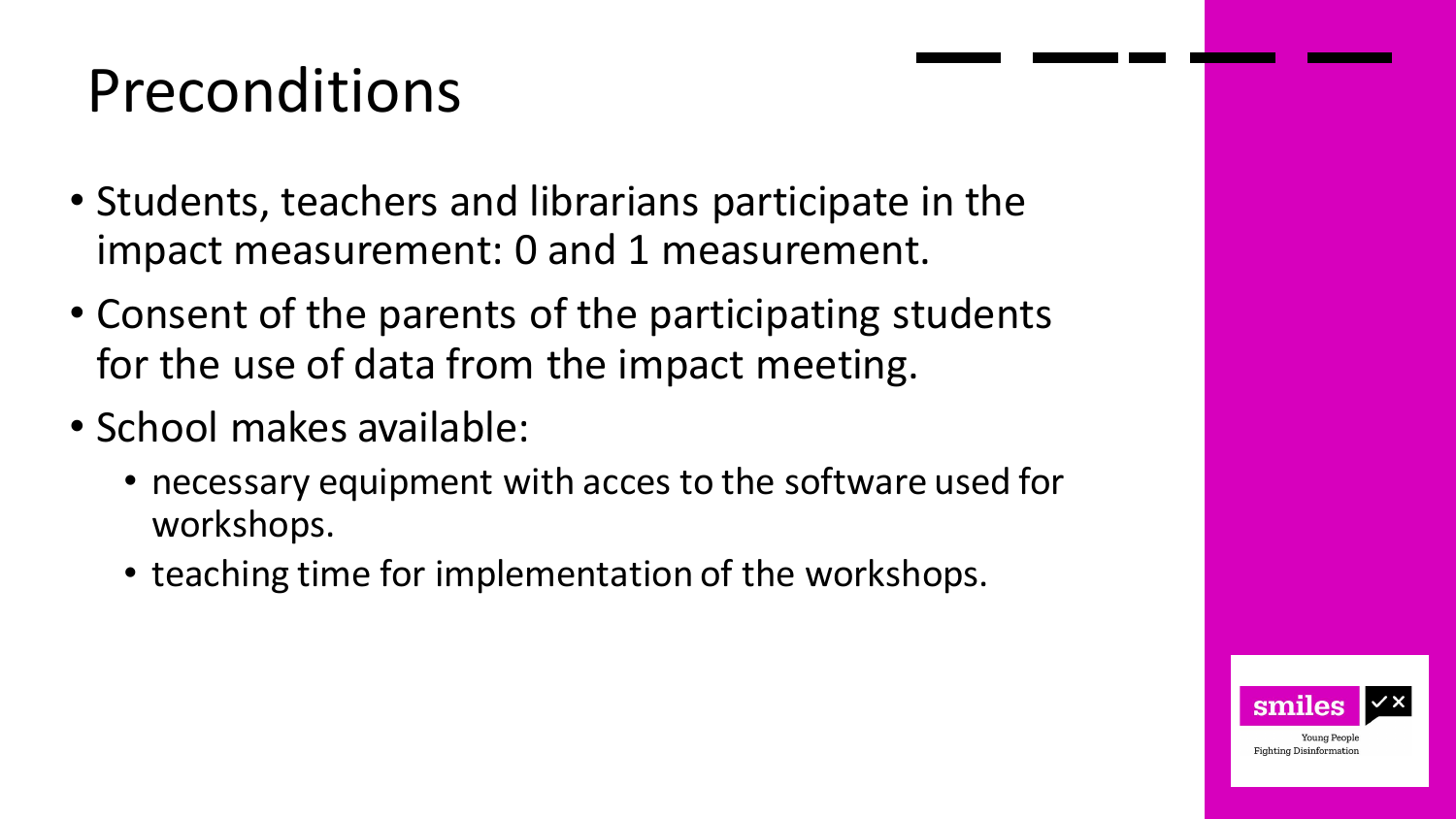#### Interested?

- Send a motivation before May 15 to…. (e-mail adres)
- If you want to know more, please contact …
- More information: [SMILES](https://smiles.platoniq.net/?locale=nl)
- Call to join

\*vioussubject to changes and COVID-19 measures.